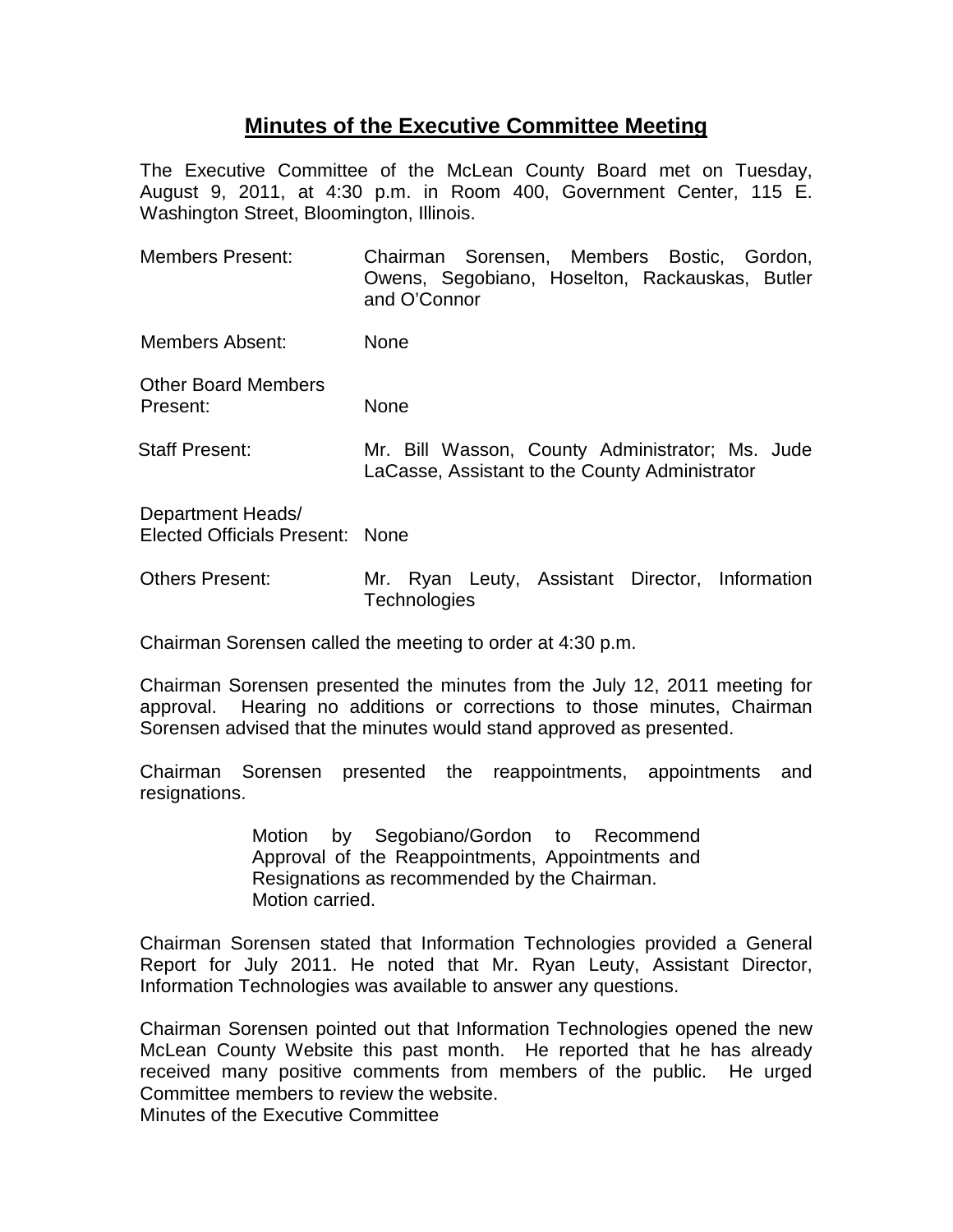August 9, 2011 Page Two

Mr. Stan Hoselton, Chairman, Transportation Committee, presented a request for approval of an Emergency Appropriation Ordinance amending the McLean County Fiscal Year 2011 Combined Annual Appropriation and Budget Ordinance, McLean County Highway Fund 0120, McLean County Highway Department 0055. He explained that this is the appropriation to fund mobile radio equipment. Mr. Hoselton stated that the Highway Department has 36 radios and has an opportunity to get 50% of the funding from a grant, or approximately \$13,750, to replace the radios.

Mr. Segobiano asked if these radios are compatible with the radios at Metcom, Bloomington and EMA (Emergency Management Agency). Mr. Hoselton replied that they are not compatible; however, Metcom has the ability to get into those radios if needed. He indicated that the new radios are narrow band radios. Mr. Wasson explained that both Metcom and EMA have the capability to facilitate interoperable communications between the Highway Department and Emergency Services. He added that there are some restrictions on what types of agencies that can actually use the Starcom system. Mr. Wasson stated that these new narrow banded radios will comply with the 2012 FCC requirements and make use of funds available through the Illinois Terrorism Task Force.

Mr. Hoselton indicated that he was told this morning that the Lexington/LeRoy Bridge was scheduled to open today.

> Motion by Hoselton/Bostic to Recommend Approval of an Emergency Appropriation Ordinance amending the McLean County Fiscal Year 2011 Combined Annual Appropriation and Budget Ordinance, McLean County Highway Fund 0120, McLean County Highway Department 0055. Motion carried.

Chairman Sorensen asked if there were any additional questions or comments. Hearing none, he thanked Mr. Hoselton.

Mr. Ben Owens, Chairman, Chairman, Finance Committee, presented a request for approval of a Downstate Public Transportation Operating Assistance Grant Agreement for Fiscal Year 2012 from the Illinois Department of Transportation (IDOT) for SHOW BUS – Building and Zoning.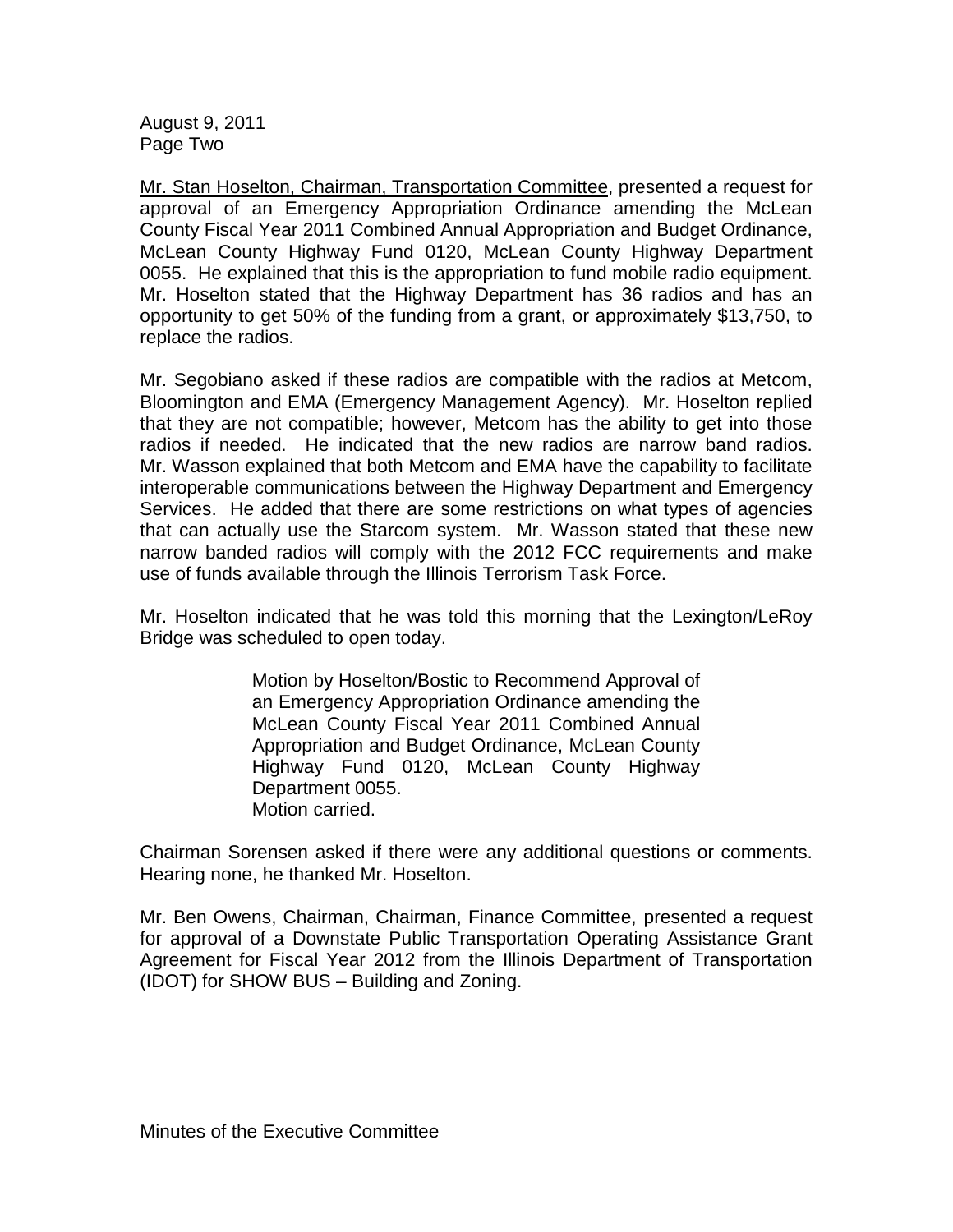August 9, 2011 Page Three

> Motion by Owens/Rackauskas to Recommend Approval of a Downstate Public Transportation Operating Assistance Grant Agreement for Fiscal Year 2012 from the Illinois Department of Transportation (IDOT) – Building and Zoning. Motion carried.

Mr. Owens presented a request for approval of an application for a Technical Studies Grant from IDOT to study the feasibility of a Rural Mass Transit District for SHOW BUS – Building and Zoning. He explained that there was some discussion and some hesitancy about approving this study. Mr. Owens stated that IDOT is asking that the study be conducted. He stated that he asked Ms. Laura Dick, Director, SHOW BUS, if turning down the funds for the Study would negatively affect future grants for SHOW BUS, and she replied that it would affect future grants. Mr. Owens noted that one Committee member voted "no" on the item.

Chairman Sorensen advised that he toured two Gridley employers last week with Senator Cultra and Representative Brady. He indicated that they specifically discussed the hindrances to growth that they are seeing. Chairman Sorensen noted that the difficulties weren't business or access to highways; rather, the hindrance was people. He stated that one plant wants to add another 200 employees in the next couple of years, but they cannot get people to drive to Gridley because of the gas prices. Chairman Sorensen advised that some type of rural transportation network might be of some value.

> Motion by Owens/O'Connor to Recommend Approval of an Application for a Technical Studies Grant from IDOT to study the feasibility of a Rural Mass Transit District for SHOW BUS – Building and Zoning. Motion carried.

Mr. Owens presented a request for approval of an Emergency Appropriation Ordinance amending the McLean County Fiscal Year 2011 Combined Annual Appropriation and Budget Ordinance, General Fund 0001, County Clerk's Office 0005.

> Motion by Owens/Butler to Recommend Approval of an Emergency Appropriation Ordinance Amending the McLean County Fiscal Year 2011 Combined Annual Appropriation and Budget Ordinance, General Fund 0001, County Clerk's Office 0005. Motion carried.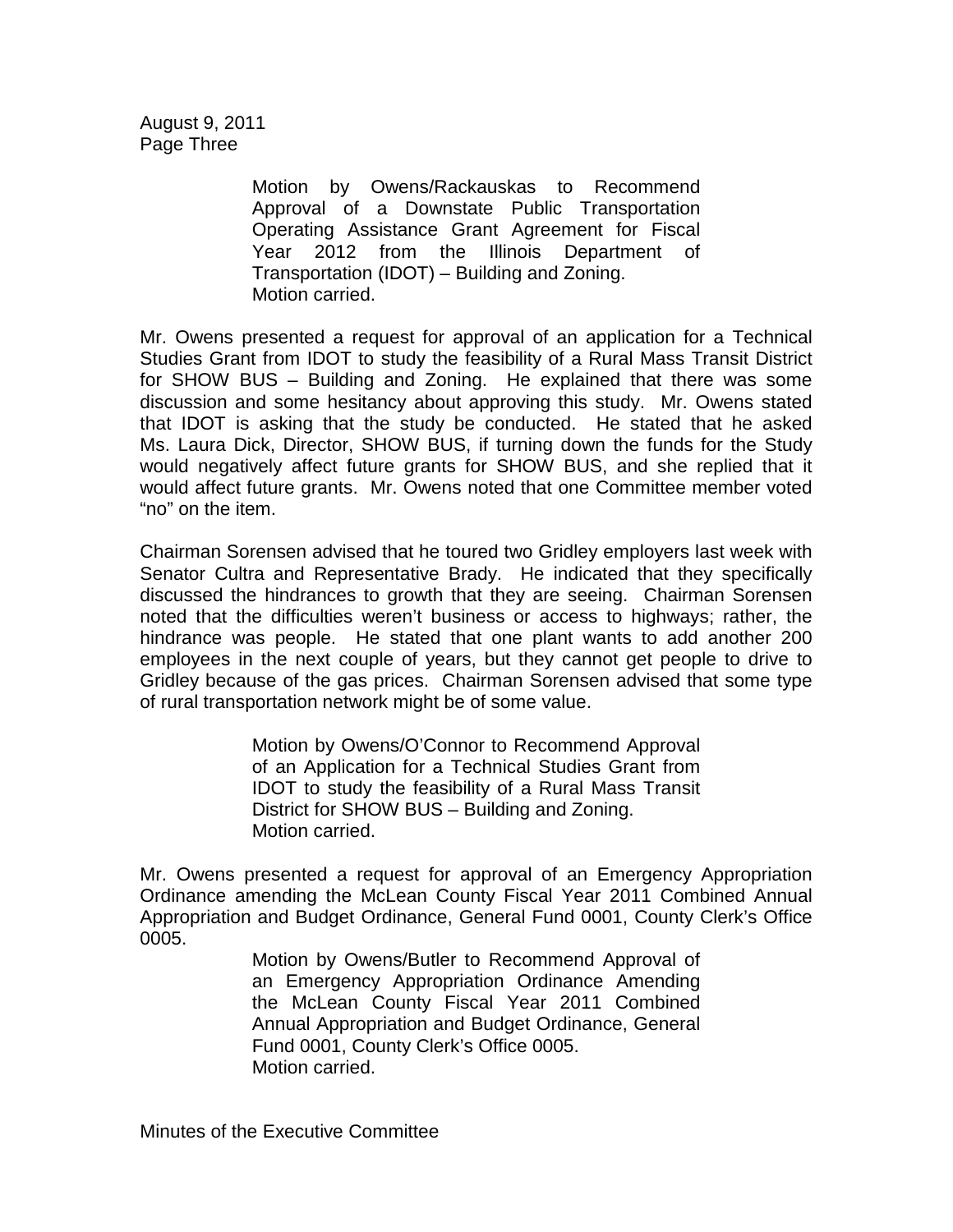August 9, 2011 Page Four

Mr. Owens presented a request for approval of a Resolution Amending the Fiscal Year 2011 Funded Full-Time Equivalent Positions Resolution for the McLean County Clerk's Office.

> Motion by Owens/Bostic to Recommend Approval of a Resolution Amending the Fiscal Year 2011 Fund Full-Time Equivalent Positions Resolution for the Mclean County Clerk's Office. Motion carried.

Mr. Owens presented a request for approval of a Resolution Amending the Fiscal Year 2011 Funded Full-Time Equivalent Positions Resolution for the McLean County Clerk's Office.

> Motion by Owens/Gordon to Recommend Approval of a Resolution Amending the Fiscal Year 2011 Fund Full-Time Equivalent Positions Resolution for the Mclean County Clerk's Office. Motion carried.

Mr. Owens presented a request for approval of the Critical Personnel Hiring Requests – County Administrator's Office.

> Motion by Owens/Segobiano to Recommend Approval of the Critical Personnel Hiring Requests – County Administrator's Office. Motion carried.

Chairman Sorensen asked if there were any questions or comments. Hearing none, he thanked Mr. Owens.

Ms. Bette Rackauskas, Chairman, Justice Committee, presented a request for approval to renew a Multi-Disciplinary Team-Domestic Violence Continuation Grant #609074 from the Illinois Criminal Justice information Authority – Court Services.

> Motion by Rackauskas/Segobiano to Recommend Approval to Renew a Multi-Disciplinary Team-Domestic Violence Continuation Grant #609074 from the Illinois Criminal Justice Information Authority – Court Services. Motion carried.

Minutes of the Executive Committee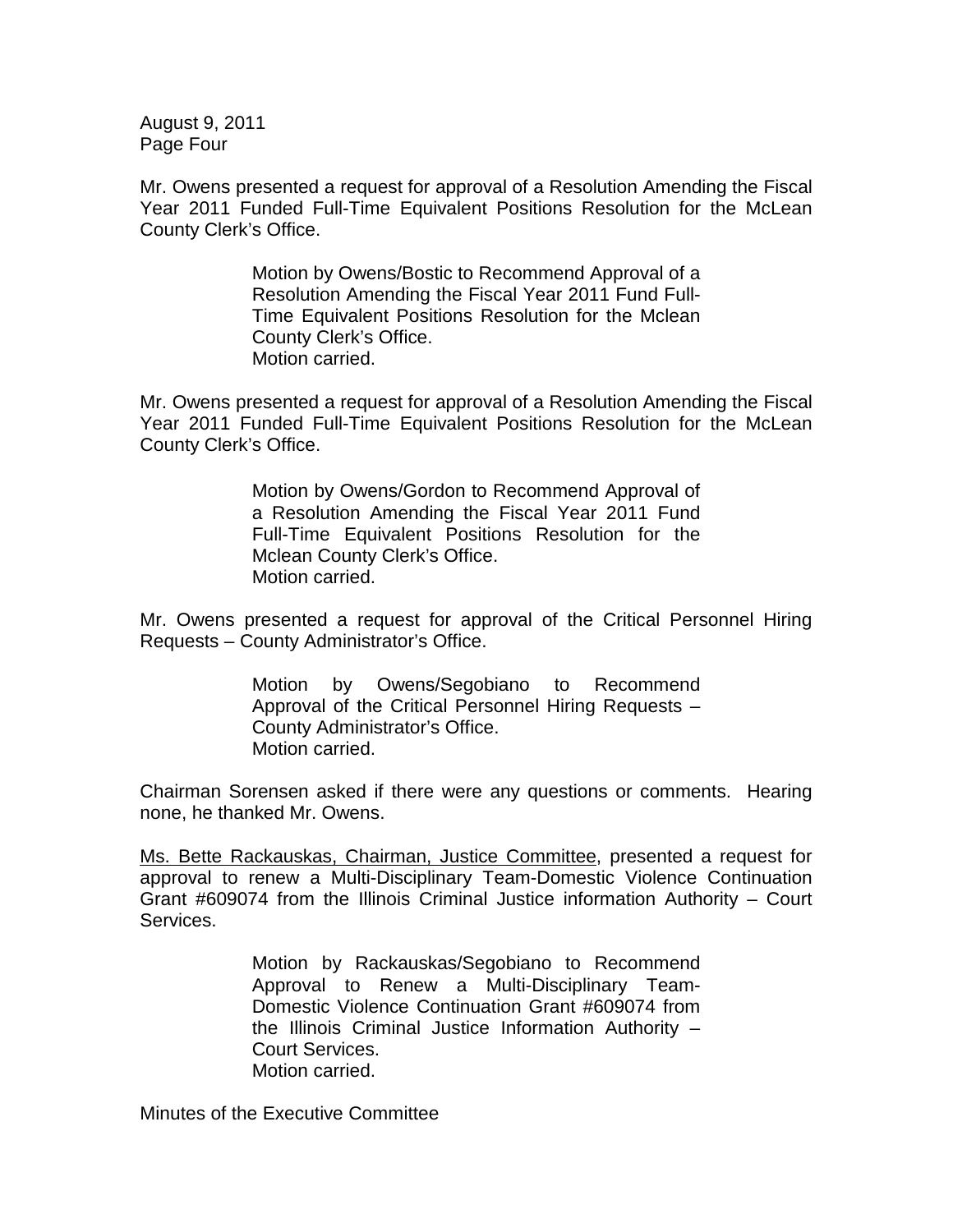August 9, 2011 Page Five

Ms. Rackauskas presented a request for approval to renew a Multi-Disciplinary Team-Domestic Violence Continuation Grant #609371 from the Illinois Criminal Justice Information Authority – Sheriff's Department.

> Motion by Rackauskas/Hoselton to Recommend Approval to Renew a Multi- Disciplinary Team-Domestic Violence Continuation Grant #609371 from the Illinois Criminal Justice Information Authority – Sheriff's Department. Motion carried.

Ms. Rackauskas presented a request for approval to renew a Multi-Disciplinary Team-Domestic Violence Continuation Grant #610070 from the Illinois Criminal Justice Information Authority – State's Attorney's Office.

> Motion by Rackauskas/Segobiano to Recommend Approval to Renew Multi-Disciplinary Team-Domestic Violence Continuation Grant #610070 from the Illinois Criminal Justice Information Authority – State's Attorney's Office. Motion carried.

Chairman Sorensen asked if there were any questions or comments. Hearing none, he thanked Ms. Rackauskas.

Mr. George Gordon, Chairman, Land Use and Development Committee, presented a request for approval of a Resolution of the McLean County Board approving the Recommendations of the Solid Waste Technical and Policy Committee.

> Motion by Gordon/Segobiano to Recommend Approval of a Resolution of the McLean County Board Approving the Recommendations of the Solid Waste Technical and Policy Committee. Motion carried.

Chairman Sorensen asked if there were any questions or comments. Hearing none, he thanked Mr. Gordon.

Ms. Diane Bostic, Chairman, Property Committee, advised that the Property Committee brings no items for action to the Executive Committee.

Chairman Sorensen asked if there were any questions or comments. Hearing none, he thanked Ms. Bostic. Minutes of the Executive Committee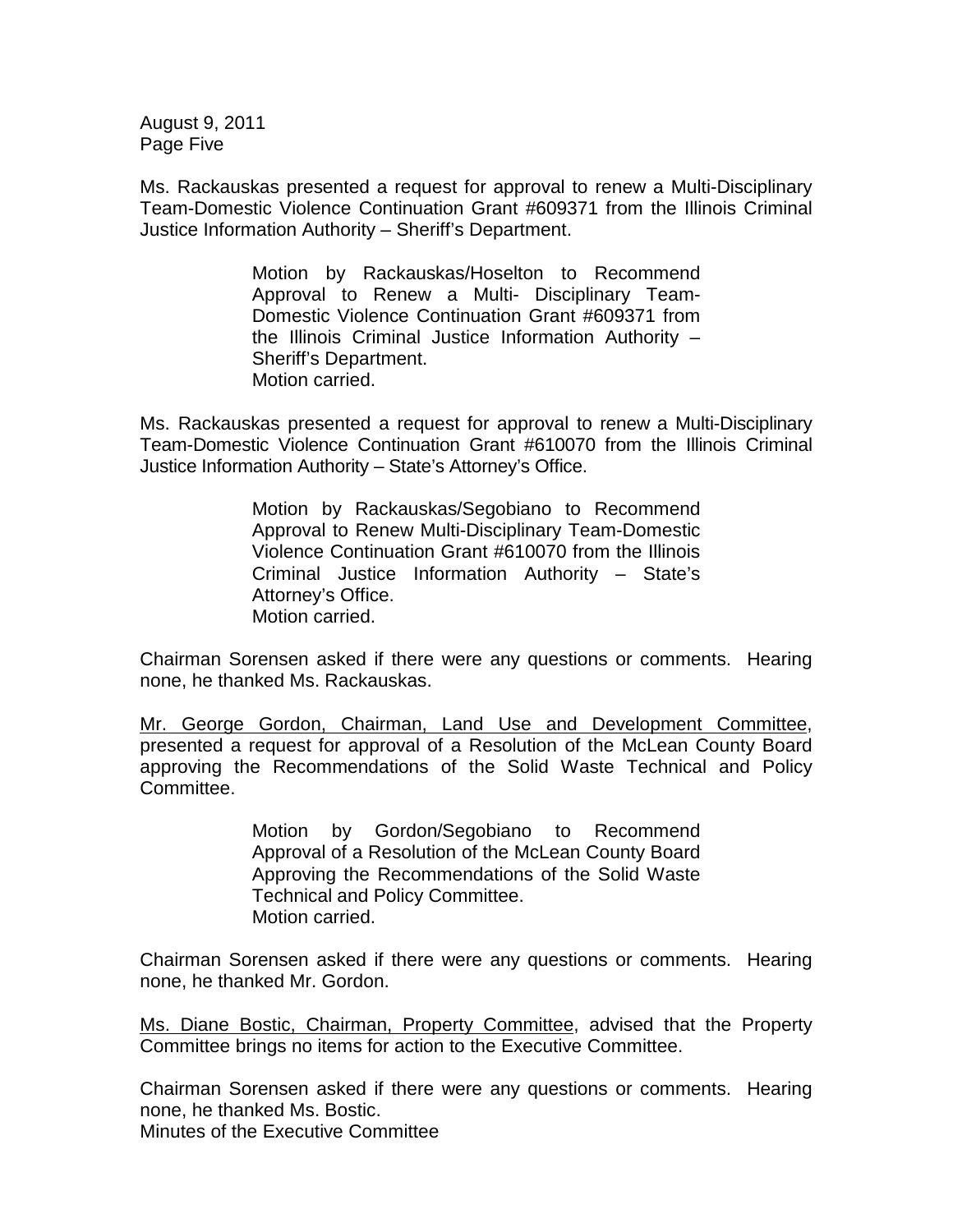August 9, 2011 Page Six

Mr. Bill Wasson, County Administrator, presented a request for approval of a Resolution of the McLean County Board proclaiming Monday, September 26, 2011 *"Family Day – a Day to Eat Dinner with your Children*"™ in McLean County – County Administrator's Office. He advised that, since 2007, the County Administrator's Office has presented this Resolution on behalf of the National Center for Addiction and Substance Abuse for Columbia University.

> Motion by Owens/O'Connor to Recommend Approval of a Resolution of the McLean County Board Proclaiming Monday, September 26, 2011 *"Family Day – a Day to Eat Dinner with your Children*"™ in McLean County – County Administrator's Office. Motion carried.

Mr. Hoselton asked what the status is on the Gravel Pit litigation. Mr. Wasson responded that he doesn't have any information to share today on pending litigation with the County relative to gravel pits. He noted that the Zoning Board of Appeals has approved and recommended to the County Board an application for a Special Use Permit to allow a borrow pit for fill materials for the Illinois Route 54 re-alignment project in Bellflower.

Mr. Segobiano commented that these types of Special Use permits all fall under the mining permit, such as the gravel pit litigation. Mr. Wasson concurred that borrow pits do fall under the same section, namely Mining and Quarrying.

Chairman Sorensen presented the July 31, 2011 bills as recommended and transmitted by the County Auditor for payment. The Prepaid Total is \$187,011.32 and the Fund Total is the same.